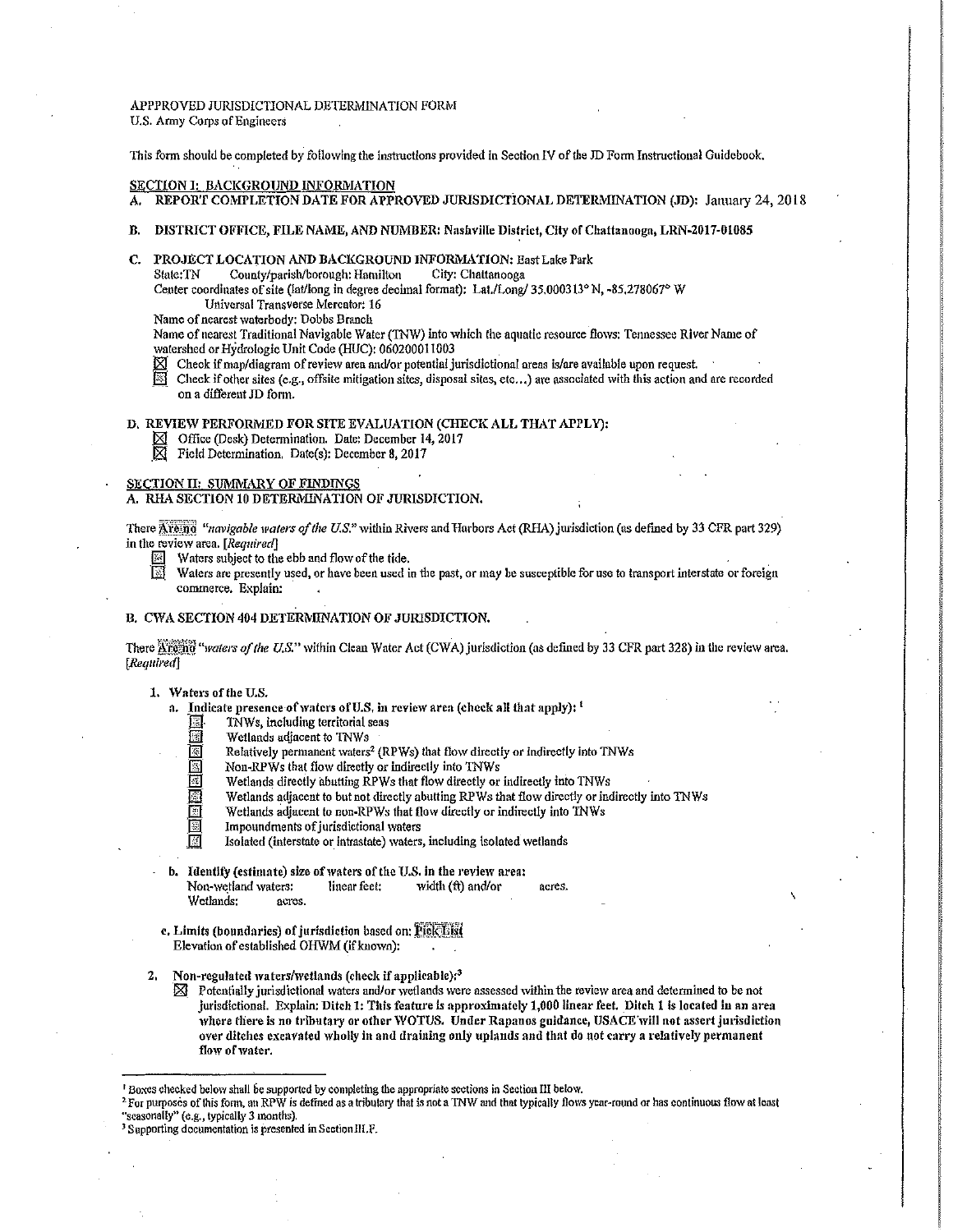# SECTION III: CWA ANALYSIS

A. TNWs AND WETLANDS ADJACENT TO TNWs

The agencies will assert jurisdiction over TNWs and wetlands adjacent to TNWs. If the aquatic resource is a TNW, complete Section III.A.1 and Section III.D.1. only; if the aquatic resource is a wetland adjacent to a TNW, complete Sections III.A.1 and 2 and Section III.D.1.; otherwise, see Section III.B helow,

1. TNW Identify TNW:

Summarize rationale supporting determination:

*2,* tVctlandndjacent *to* TN\V Summarize rationale supporting conclusion that wetland is "adjacent";

# B. CHARACTERISTICS OF TRIBUTARY (THAT IS NOT A TNW) AND ITS ADJACENT WETLANDS (IF ANY):

This section summarizes information regarding characteristics of the tributary and its adjacent wetlands, if any, and it helps determine whether or not the standards for jurisdiction established under *Rapanos* have been met.

The agencies will assert jurisdiction over non-navigable tributaries of TNWs where the tributaries are "relatively permanent waters" (RPWs), i.e. tributaries that typically flow year-round or have continuous flow at least seasonally (e.g., typically 3 months). A wetland that directly abuts an RPW is also jurisdictional. If the aquatic resource is not a TNW, but has year-round (perennial) flow, skip to Section III.D.2. If the aquatic resource is a wetland directly abutting a tributary with perennial flow, skip to Section III.D.4.

A wetland that is adjacent to but that does not directly abut an RPW requires a significant nexus evaluation. Corps districts and EPA regions will include in the record any available information that documents the existence of a significant nexus between a relatively permanent tributary that is not perennial (and its adjacent wetlands if any) and a traditional navigable water, even though-a significant nexus finding is not required as a matter of law.

If the waterbody<sup>1</sup> is not an RPW, or a wetland directly abutting an RPW, a JD will require additional data to determine- if the waterbody has a significant nexus with a TNW. If the tributary has adjacent wetlands, the significant nexus evaluation must consider the tributary in combination with all of its adjacent wetlands. This significant nexus evaluation that combines, for analytical purposes, the tributary and all of its adjacent wetlands is used whether the review area identified in the JD request is the tributary, or its adjacent wetlands, or both. If the JD covers a tributary with adjacent wetlands, complete Section III.B.1 for the tributary, Section III.B.2 for any onsite wetlands, and Section III.B.3 for all wetlands adjacent to that tributary, both onsite and offsite. The determination lvhether a significant nexus exists is determined In Section III.C below.

1. Characteristics of non-TNWs that flow directly or indirectly into TNW

- (i) General Arca Conditions: Watershed size: Rick List Drainage area: **Fick1Jji** Average annual rainfall: inches Average annual snowfall: inches
- (ii) Physical Characteristics:
	- (a) Relationship with TNW:
		- $\Box$  Tributary flows directly into TNW.
		- $\Box$  Tributary flows through tributaries before entering TNW.

Project waters are Pick Fist river miles from TNW. Project waters are **PickList** river miles from RPW. Project waters are Pick List aerial (straight) miles from TNW. Project waters are **Pick List** aerial (straight) miles from RPW. Project waters cross or serve as state boundaries. Explain: Identify flow route to TNW<sup>5</sup>: Ditch 1 drains on edge of property and is assumed to flow approximately 0.25 miles via undergrown storm drainage to Dobbs Branch which flow approximately 3 river miles to Chattanooga Creek, which flows approximately 1 river mile to Tennessee River

<sup>&</sup>lt;sup>4</sup> Note that the Instructional Guidebook contains additional information regarding swales, ditches, washes, and erosional features generally and in the arid West.

<sup>&</sup>lt;sup>5</sup> Flow route can be described by identifying, e.g., tributary a, which flows through the review area, to flow into tributary b, which then flows into TNW.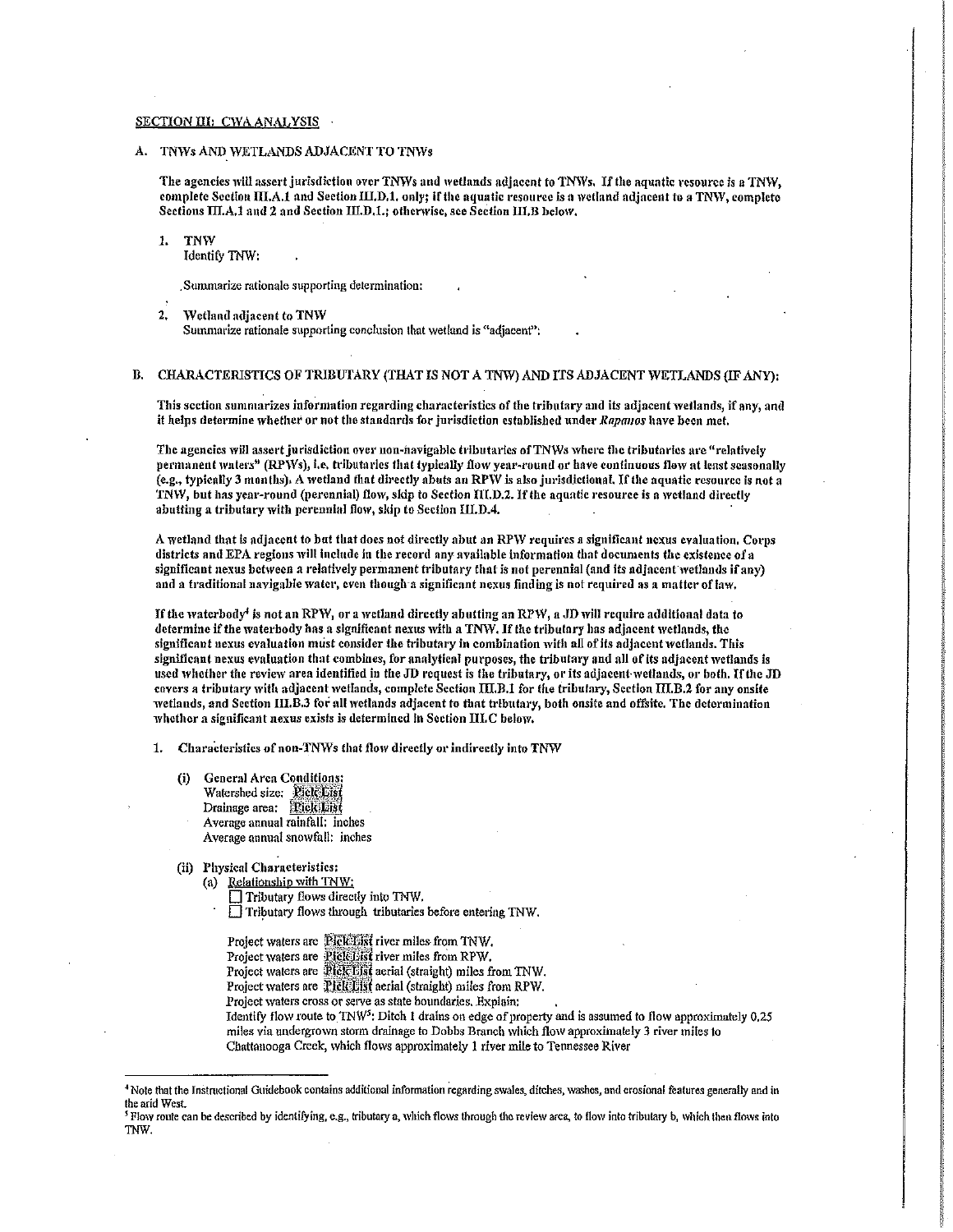Tributary stream order, if known:

|  | (b) General Tributary Characteristics (check all that apply):                                                                                                                                                                                                                                                                                                                                                                                                                                                                                                               |
|--|-----------------------------------------------------------------------------------------------------------------------------------------------------------------------------------------------------------------------------------------------------------------------------------------------------------------------------------------------------------------------------------------------------------------------------------------------------------------------------------------------------------------------------------------------------------------------------|
|  | Tributary is:<br>Natural                                                                                                                                                                                                                                                                                                                                                                                                                                                                                                                                                    |
|  | Artificial (man-made). Explain:                                                                                                                                                                                                                                                                                                                                                                                                                                                                                                                                             |
|  | Manipulated (man-altered). Explain:                                                                                                                                                                                                                                                                                                                                                                                                                                                                                                                                         |
|  | Tributary properties with respect to top of bank (estimate):<br>Average width: feet<br>Average depth: feet<br>Average side slopes: Pick List.                                                                                                                                                                                                                                                                                                                                                                                                                               |
|  | Primary tributary substrate composition (check all that apply):<br>Sands<br>Concrete<br>∏ Silts<br>$\sqcap$ Cobbles<br>Muck<br>Gravel<br>Vegetation. Type/% cover:<br>Bedrock<br>Other, Explain:                                                                                                                                                                                                                                                                                                                                                                            |
|  | Tributary condition/stability [e.g., highly eroding, sloughing banks]. Explain: Concrete lined channel.<br>Presence of run/riffle/pool complexes. Explain: none, concrete lined channel.<br>Tributary geometry: Pick List<br>Tributary gradient (approximate average slope): 3 %                                                                                                                                                                                                                                                                                            |
|  | (c) Flow:<br>Tributary provides for: Pick List<br>Estimate average number of flow events in review area/year: Pick List<br>Describe flow regime:<br>Other information on duration and volume:                                                                                                                                                                                                                                                                                                                                                                               |
|  | Surface flow is: Pick List. Characteristics:                                                                                                                                                                                                                                                                                                                                                                                                                                                                                                                                |
|  | Subsurface flow: Pick 13st. Explain findings:<br>$\Box$ Dye (or other) test performed:                                                                                                                                                                                                                                                                                                                                                                                                                                                                                      |
|  | Tributary has (check all that apply):                                                                                                                                                                                                                                                                                                                                                                                                                                                                                                                                       |
|  | Bed and banks<br>OHWM <sup>6</sup> (check all indicators that apply):<br>clear, natural line impressed on the bank<br>the presence of litter and debris<br>changes in the character of soil<br>destruction of terrestrial vegetation<br>shelving<br>the presence of wrack line<br>vegetation matted down, bent, or absent<br>sediment sorting<br>leaf litter disturbed or washed away<br>scour<br>sediment deposition<br>multiple observed or predicted flow events<br>water staining<br>abrupt change in plant community<br>other (list):<br>Discontinuous OHWM,7 Explain; |
|  | If factors other than the OHWM were used to determine lateral extent of CWA jurisdiction (check all that apply):<br>High Tide Line indicated by:<br>Mean High Water Mark indicated by:<br>圖<br>لتا<br>oil or scum line along shore objects<br>survey to available datum;<br>fine shell or debris deposits (foreshore)<br>physical markings;<br>vegetation lines/changes in vegetation types.<br>physical markings/characteristics<br>tidal gauges<br>other (list):                                                                                                          |
|  | (iii) Chemical Characteristics:                                                                                                                                                                                                                                                                                                                                                                                                                                                                                                                                             |
|  |                                                                                                                                                                                                                                                                                                                                                                                                                                                                                                                                                                             |
|  | Characterize tributary (e.g., water color is clear, discolored, oily film; water quality; general watershed<br>characteristics, etc.). Explain:                                                                                                                                                                                                                                                                                                                                                                                                                             |

*<sup>6</sup>*A natural or man.made discontinulty in the OH\VM docs not necessarily sever jurisdiction (e.g., where the stream temporarily flows underground, or where the OHWM has been removed by development or agricultural practices). Where there is a break in the OHWM that is unrelated to the waterbody's flow regime (e.g., flow over a rock outcrop or through a culvert), the agencies will look for indicators of flow above and below the break.<br><sup>7</sup>lbid.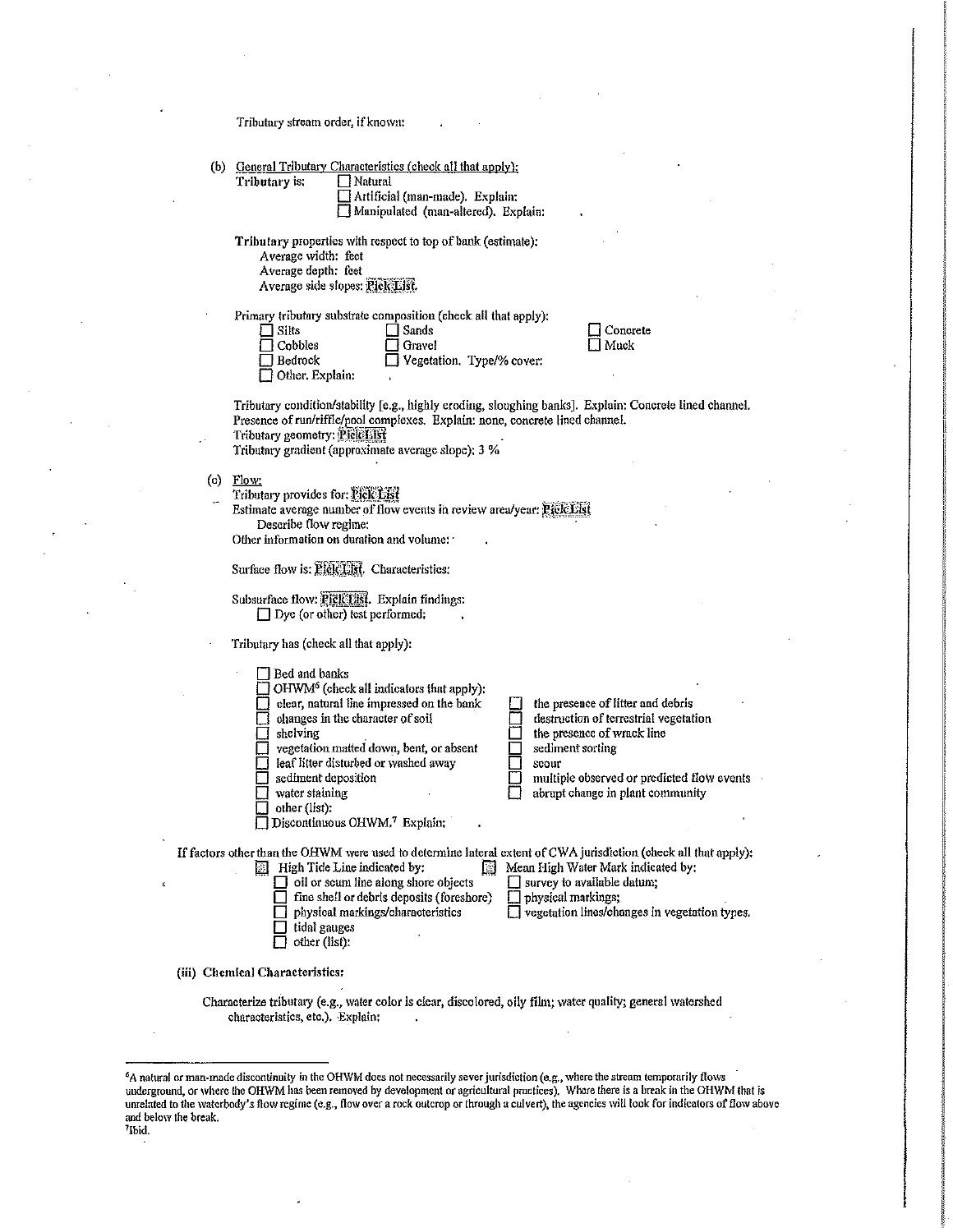Identify specific pollutants, if known:

- (iv) Biological Characteristics. Channel supports (check all that apply):
	- Riparian corridor. Characteristics (type, average width):
	- Wetland fringe. Characteristics:<br>  $\Box$  Habitat for:
	- Habitat for:
		-
		- **D** Federally Listed species. Explain findings:<br> **D** Fish/spawn areas. Explain findings:
		- $\Box$  Other environmentally-sensitive species. Explain findings:
		- $\Box$  Aquatic/wildlife diversity. Explain findings:

#### 2. Characteristics of wetlands adjacent to non-TNW that flow directly or indirectly into TNW

- (i) Physical Characteristics:
	- (a) General Wetland Characteristics:
		- Properties:
			- Wetland size: acres
			- Wetland type. Explain:
			- Wetland quality. Explain:
		- Project wetlands cross or serve as state boundaries. Explain:
	- (b) General Flow Relationship with Non-TNW: Flow is: Piele List. Explain:

Surface flow is: Pick List

Subsurface flow:  $\frac{p_1}{p_2}$  Explain findings:  $\Box$  Dye (or other) test performed:

- (e) Wetland Adjacency Determination \vith Non~TNW:
	- $\Box$  Directly abutting
	- $\square$  Not directly abutting
		- $\Box$  Discrete wetland hydrologic connection. Explain:
		- Ecological connection. Explain:
		- **Explain:** Ecological connection. Explain:<br>
		Separated by berm/barrier, Explain:
- (d) Proximjtv (Relationship) to TNW
	- Project wetlands are Pick List river miles from TNW.
	- Project waters are Pick List aerial (straight) miles from TNW.
	- Flow is from: PIck List
- Estimate approximate location of wetland as within the **Elek List** floodplain.
- (ii) Chemical Characteristics:

Characterize wetland system (e.g., water color is clear, brown, oil film on surface; water quality; general \Vatershed characteristics; etc.). Explain:

Identify specific polhttants, if known:  $\sim$ 

# (iii) Biological Characteristics. Wetland supports (check all that apply):

- $\Box$  Riparian buffer. Characteristics (type, average width):<br> $\Box$  Vegetation type/percent cover. Explain:
- D Vegetation type/percent cover. Explain:<br>
B Habitat for:
- Habitat for:
	- $\Box$  Federally Listed species. Explain findings:
	- $\Box$  Fish/spawn areas. Explain findings:
	- D Other enviromuentally~sensitive species. Explain findings:
	- $\Box$  Aquatic/wildlife diversity. Explain findings;
	-

# 3. Characteristics of all wetlands adjacent to the tributary (if any)

All wetland(s) being considered in the cumulative analysis:  $\overline{P}$ fel $\overline{C}$ *Fiff* 

Approximately ( ) acres In total are being considered in the cumulative analysis.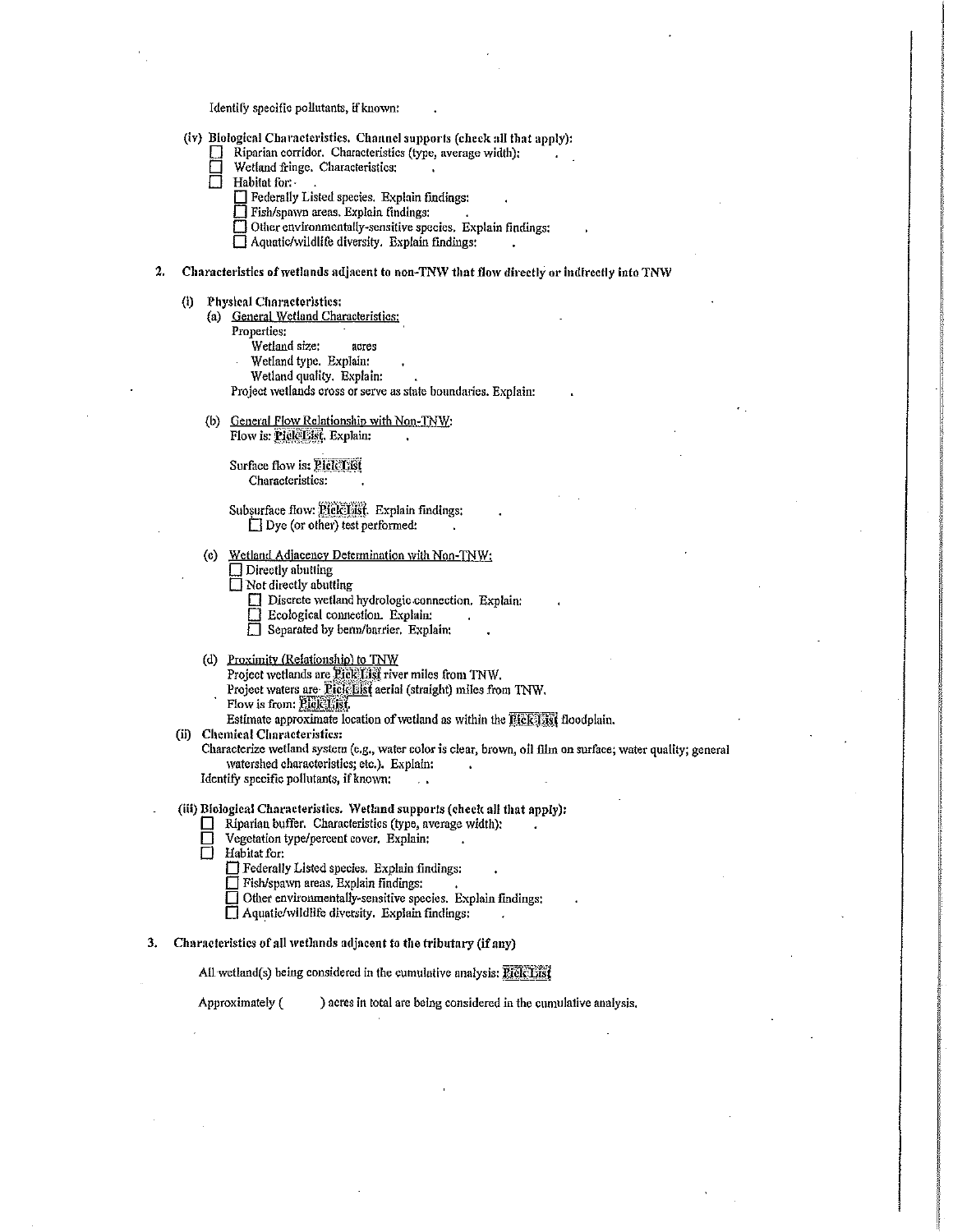For each wetland, specify the following:

Directly abuts? (Y/N) Size (in acres) Directly abuts? (Y/N) Size (in acres

Summarize overall biological, chemical and physical functions being performed:

### C. SIGNIFICANT NEXUS DETERMINATION

A significant nexus analysis \viU assess the flow characteristics and functions of lhe tributary itself and the functions performed by any wetlands adjacent to the tributary to determine if they significantly affect the chemical, physical, and biological integrity of a TNW. For each of the following situations, a significant nexus exists if the tributary, in combination with all of lis adjacent wetlands, has more than a speculative or insubstantial effect on the chemical, physical and/or biological integrity of a TNW. Considerations when evaluating significant nexus include, but are not limited to the volume, duration, and frequency of the flow of water in the tributary and its proximity to a TNW, and the functions performed by the tributary and all its adjacent wetlands. It is not appropriate to determine significant nexus based solely on any specific threshold of distance (e.g. between a tributary and its adjacent wetland or between a tributary and the TNW). Similarly, the fact an adjacent wetland lies within or outside of a floodplain is not solely determinative of significant nexus.

Draw connections between the features documented and the effects on the TNW, as identified in the Rapanos Guidance and discussed in the Instructional Guidebook. Factors to consider include, for example:

- Does the tributary, in combjnation with its adjacent \Vetlands (if any), have the capacity to carry pollutants or flood waters to TNWs, or to reduce the amount of pollutants or flood waters reaching a TNW?
- Does the tributary, in combination with its adjacent wetlands (if any), provide habitat and lifecycle support functions for fish and other species, such as feeding, nesting, spawning, or rearing young for species that are present in the TNW?
- Does the tributary, in combination with its adjacent wetlands (if any), have the capacity to transfer nutrients and organic carbon that support downstream foodwebs?
- Does the tributary, in combination with its adjacent 'vetlands (if any), have other relationships to the physical, chemical, or blological integrity of the TNW?

Note: the above list of cousiderntions is not inclusive and other functions observed or known to occur should be documented below:

- 1. Significant nexus findings for non-RPW that has no adjacent wetlands and flows directly or indirectly into TNWs. Explain findings of presence or absence of significant nexus below, based on the tributary itself, then go to Section III.D:
- 2. Significant nexus findings for non-RPW and its adjacent wetlands, where the non-RPW flows directly or indirectly into TNWs. Explain findings of presence or absence of significant nexus below, based on the tributary in combination with all of its adjacent wetlands, then go to Section III.D:
- 3. Significant nexus findings for wetlands adjacent to an RPW but that do not directly abut the RPW. Explain findings of presence or absence of significant nexus below, based on the tributary in combination with all of its adjacent wetlands, then go to Section III.D:

#### D. DETERMINATIONS OF JURISDICTIONAL FINDINGS. THE SUBJECT WATERS/WETLANDS ARE (CHECK ALL THAT APPLY):

- 1. TNWs and Adjacent Wetlands. Check all that apply and provide size estimates in review area:<br> $\Box$  TNWs: linear feet width (ft), Or, acres.  $width (ft), Or, \n *acres.*$  $\boxed{\color{blue}5}$  Wetlands adjacent to TNWs:
- 2. RPWs that flow directly or indirectly into TNWs.
	- Tributaries of TNWs where tributaries typically flow year-round are jurisdictional. Provide data and rationale indicating that tributary is perennial: .
	- Tributaries of TNW where tributaries have continuous flow "seasonally" (e.g., typically three months each year) · are jurisdictional. Data supporting this conclusion is provided at Seclion ffi.B. Provide rationale indicating that tributary flows seasonally: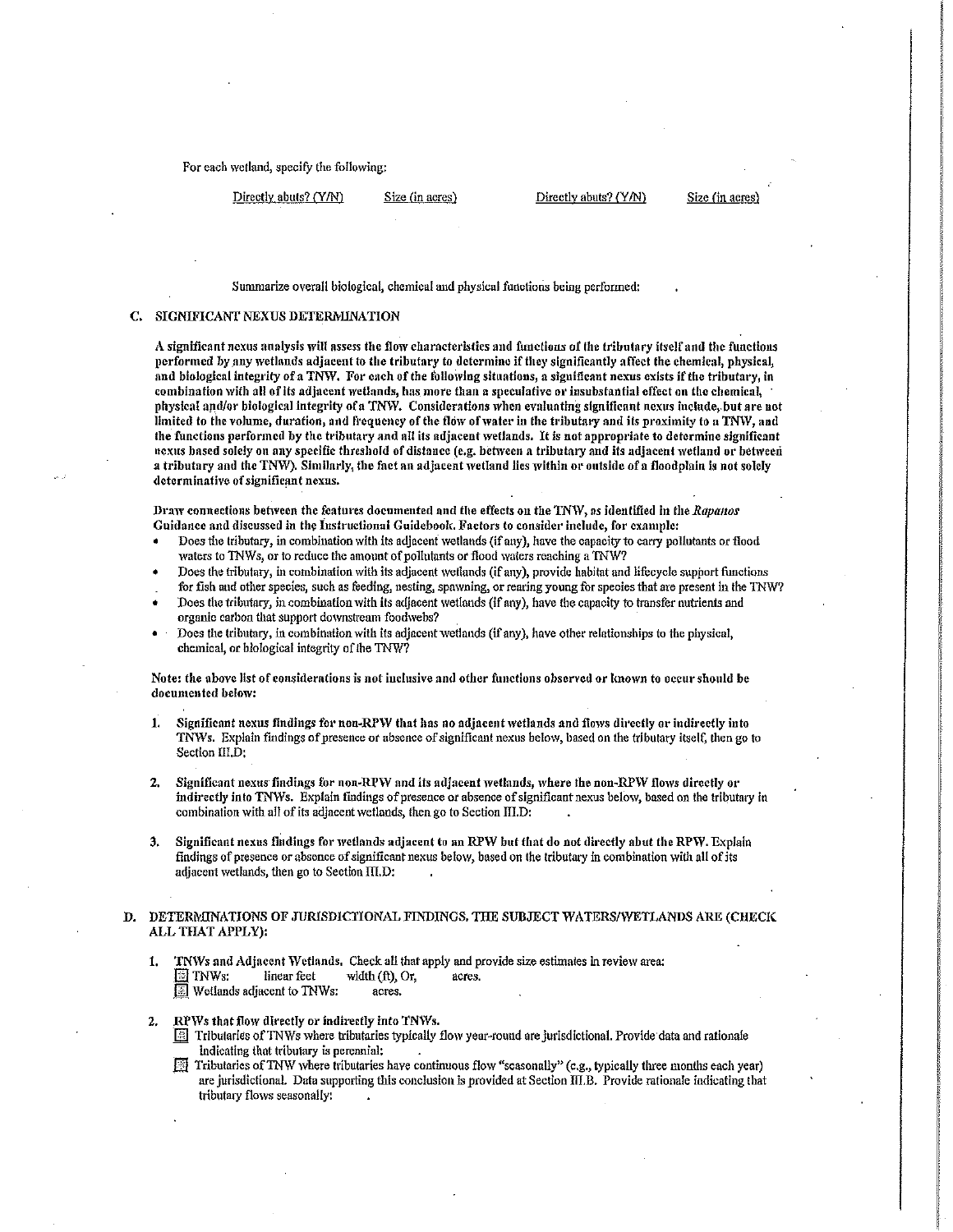Provide estimates for jurisdictional waters in the review area (check all thut apply):<br> $\Box$  Tributary waters: linear feet width (ft).

- $\Box$  Tributary waters: linear feet width  $(ft)$ .
- Other non-wetland waters: acres.
- Identify type(s) of waters:
- Non-RPWs<sup>8</sup> that flow directly or indirectly into TNWs.
	- 0J. Watcrbody that is not a TNW or an RPW, but flo\VS directly or indirectly into a TNW, and it has a significant nexus with a TNW is jurisdictional. Data supporting this conclusion is provided at Section III.C.

Provide estimates for jurisdictional waters within the review area (check all that apply):

- Tributary waters: linear feet width (ft).
- Other non-wetland waters: acres.
- Identify type(s) of waters:

Wetlands directly abutting an RPW that flow directly or indirectly into TNWs,

- $\Box$  Wetlands directly abut RPW and thus are jurisdictional as adjacent wetlands.
	- **IDED** Wetlands directly abutting an RPW where tributaries typically flow year-round. Provide data and rationale indicating that tributary is perennial in Section  $\text{III.D.2}$ , above. Provide rationale indicating that wetland is directly abutting an RPW:
	- Wetlands directly abutting an RPW where tributaries typically flow "seasonally," Provide data indicating that tributary is seasonal in Section III.B and rationale in Section III.D.2, above. Provide rationale indicating that wetlnnd is directly abutting an RPW:

Provide acreage estimates for jurisdictional wetlands in the review area: acres.

- 5. Wetlands adjacent to but not directly abutting an RPW that flow directly or indirectly into TNWs,
	- Wetlands that do not directly abut an RPW, but when considered in combination with the tributary to which they are adjacent and with similarly situated adjacent wetlands, have a significant nexus with a TNW are jurisidictional. Data supporting this conclusion is provided at Section IILC.

Provide acreage estimates for jurisdictional wetlands in the review area: acres.

6. Wetlands adjacent to non-RPWs that flow directly or indirectly into TNWs.

- Wetlands adjacent to such waters, and have when considered in combination with the tributary to which they are adjacent and with similarly situated adjacent wetlands, have a significant nexus with a TNW are jurisdictional. Data supporting this conclusion is provided at Section III.C.
- Provide estimates for jurisdictional wetlands in the review area: acres.
- Impoundments of jurisdictional waters.<sup>9</sup>
	- As a general rule, the impoundment of a jurisdictional tributary remains jurisdictional,
	- $\boxed{11}$  Demonstrate that impoundment was created from "waters of the U.S.," or
	- **EXECUTE:** Demonstrate that vater meets the criteria for one of the categories presented above (I-6), or Bi Demonstrate that water is isolated with a nexus to commerce (see E below).
	-

E. ISOLATED IINTERSTATE OR INTRA-STATE] WATERS, INCLUDING ISOLATED WETLANDS, THE USE, DEGRADATION OR DESTRUCTION OF WHICH COULD AFFECT INTERSTATE COMMERCE, INCLUDING ANY SUCH WATERS (CHECK ALL THAT APPLY): <sup>10</sup>

Which are or could be used by interstate or foreign travelers for recreational or other purposes.

fill from which fish or shellfish are or could be taken and sold in interstate or foreign commerce.

**IF** which are or could be used for industrial purposes by industries in interstate commerce.<br>Interstate isolated waters. Explain:

- Interstate isolated waters. Explain:
- **图 Other factors. Explain:**

#### Identify water body and summarize rationale supporting determination:

1 See Footnote# 3,

<sup>&</sup>lt;sup>1</sup> To complete the analysis refer to the key in Section III.D.6 of the Instructional Guidebook.

<sup>&</sup>lt;sup>19</sup> Prior to asserting or declining CWA jurisdiction based solely on this category, Corps Districts will elevate the action to Corps and EPA HQ for review consistent with the process described in the Corps/EPA *Memorandum Regarding CWA Act Jurisdiction Following Rnpmws.*